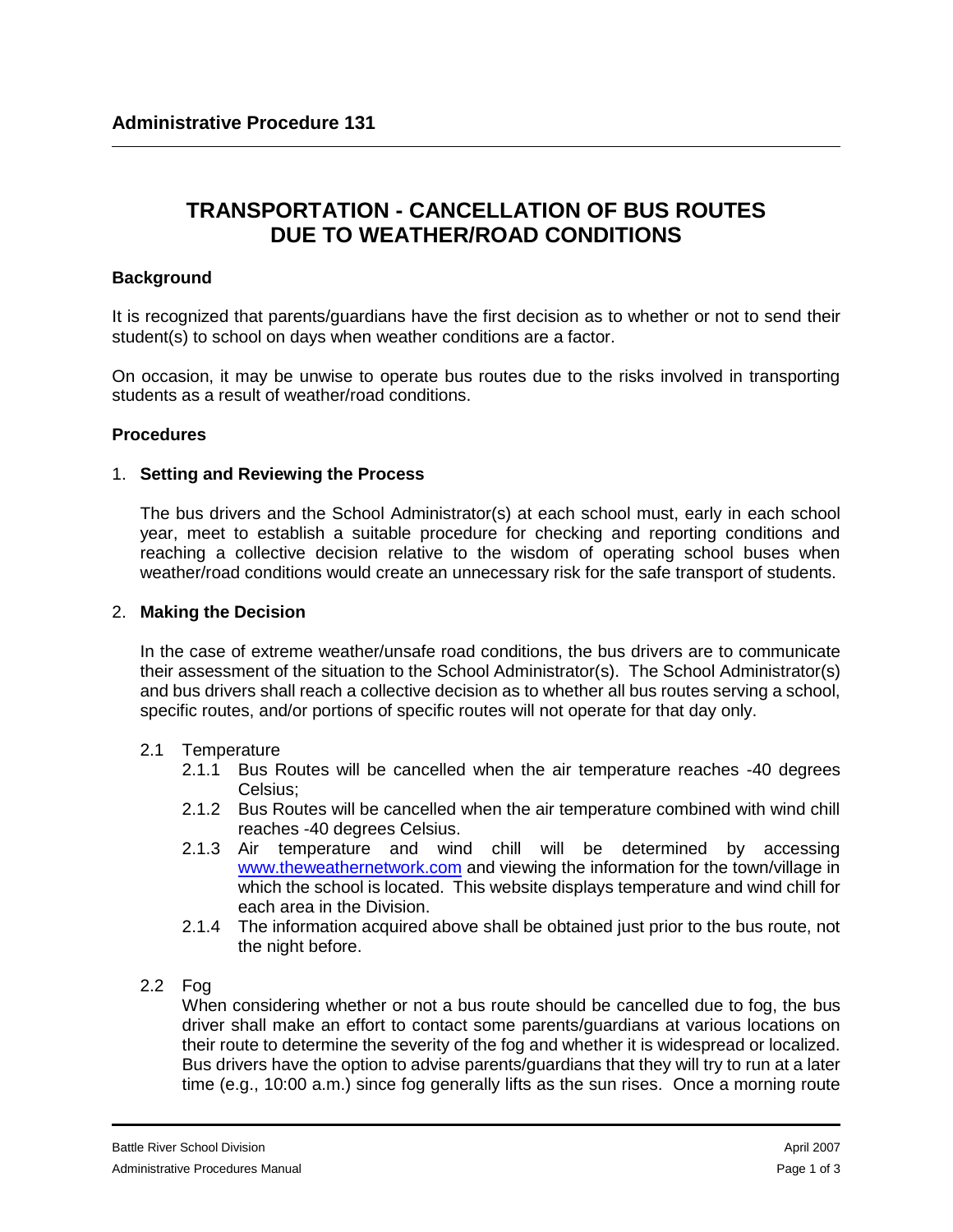has been cancelled due to fog, and if conditions are not foggy for the afternoon route, bus drivers should make the afternoon run to deliver students home.

2.3 Other Weather Issues

When a morning bus route has been cancelled due to any other weather related issue such as a winter storm or poor road conditions, bus drivers are not expected or required to run their afternoon route. Parents/guardians who have delivered their student(s) to school are expected to pick them up at dismissal.

#### 3. **Notification – Cancelling All Routes**

When a decision has been made between bus drivers and the School Administrator(s) to cancel all routes serving a particular school:

- 3.1 The School Administrator(s) will call the Transportation office after hours emergency line for staff / bus drivers.
- 3.2 Transportation personnel will initiate the automatic phone fan-out to parents/guardians and update the website.
- 3.3 In some circumstances, bus drivers will be required to initiate their emergency phone fan-out.
- 3.4 Parents/guardians can view route cancellations at *www.brsd.ab.ca*

#### 4. **Notification – Cancelling an Individual Route**

When a bus driver determines it is necessary to cancel all or a portion of their individual bus route, once safe to do so, the bus driver will make every effort to notify the following in order:

- 4.1 School Administrator(s).
- 4.2 Transportation office after hours emergency line for staff / bus drivers.

(Transportation personnel will update the website, initiate the automatic phone fan-out to parents/guardians and/or request the bus driver to conduct a phone fan-out to parents/guardians).

4.3 Parents/guardians can view route cancellations at *www.brsd.ab.ca*

## **5. Sending Buses Home Early During the School Day**

In the case of the development of extreme weather/unsafe road conditions during the school day, the bus drivers are to communicate their assessment of the situation to the School Administrator(s). The School Administrator(s) and the bus drivers shall reach a decision as to whether or not bused students will be sent home early.

- 5.1 The School Administrator(s) shall notify transportation personnel of the decision to send buses home early.
- 5.2 The School Administrator(s) will ensure all bus drivers are notified.
- 5.3 It is the responsibility of the School Administrator(s) to set up a telephone fan-out plan to be implemented during such emergencies. Furthermore, students shall not leave the school before a safe place for the student is established and that this information is communicated to the parents/emergency contact.
- 5.4 Transportation personnel will update the website that buses are running early.
- 5.5 Parents/guardians can view route cancellations at *www.brsd.ab.ca*